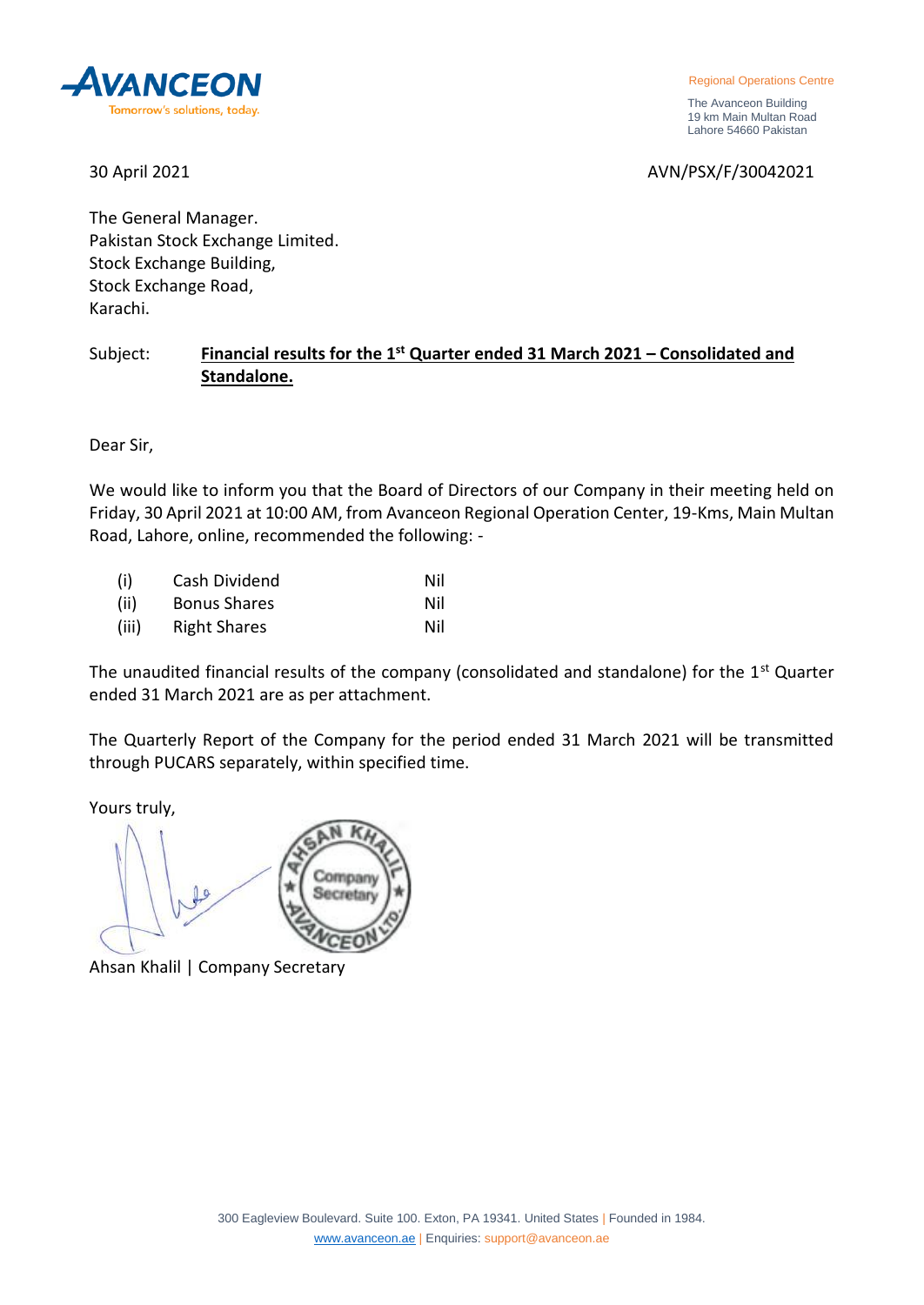## **AVANCEON GROUP CONSOLIDATED STATEMENT OF PROFIT OR LOSS FOR THE FIRST QUARTER ENDED MARCH 31, 2021 (UN-AUDITED)**

|                                              |                  | <b>First Quarter Ended</b> |  |
|----------------------------------------------|------------------|----------------------------|--|
|                                              | Mar 31, 2021     | Mar 31, 2020               |  |
|                                              | (Rupees in '000) |                            |  |
| Revenue from contracts with customers        | 1,279,082        | 968,406                    |  |
| Cost of revenue                              | (816, 188)       | (630, 321)                 |  |
| Gross Profit / (Loss)                        | 462,894          | 338,085                    |  |
| Administrative and selling expenses          | (153, 844)       | (152, 044)                 |  |
| Other operating expenses                     | (79, 495)        | (923)                      |  |
| Other operating income                       | 51,267           | 227,150                    |  |
|                                              | (182, 072)       | 74,183                     |  |
| Profit / (Loss) from operations              | 280,822          | 412,268                    |  |
| Finance costs                                | (21,040)         | (25, 157)                  |  |
| Proft / (Loss) before tax                    | 259,782          | 387,111                    |  |
| <b>Taxation</b>                              | (14, 951)        | (2, 146)                   |  |
| Profit / (Loss) for the year from operations | 244,831          | 384,965                    |  |
| <b>Combined earnings per share</b>           |                  | <b>Restated</b>            |  |
| <b>Basic</b>                                 | 1.14             | 1.80                       |  |
| <b>Diluted</b>                               | 1.12             | 1.76                       |  |

 $\ddot{\phantom{1}}$ 

**Chief Executive Chief Financial Officer Director**